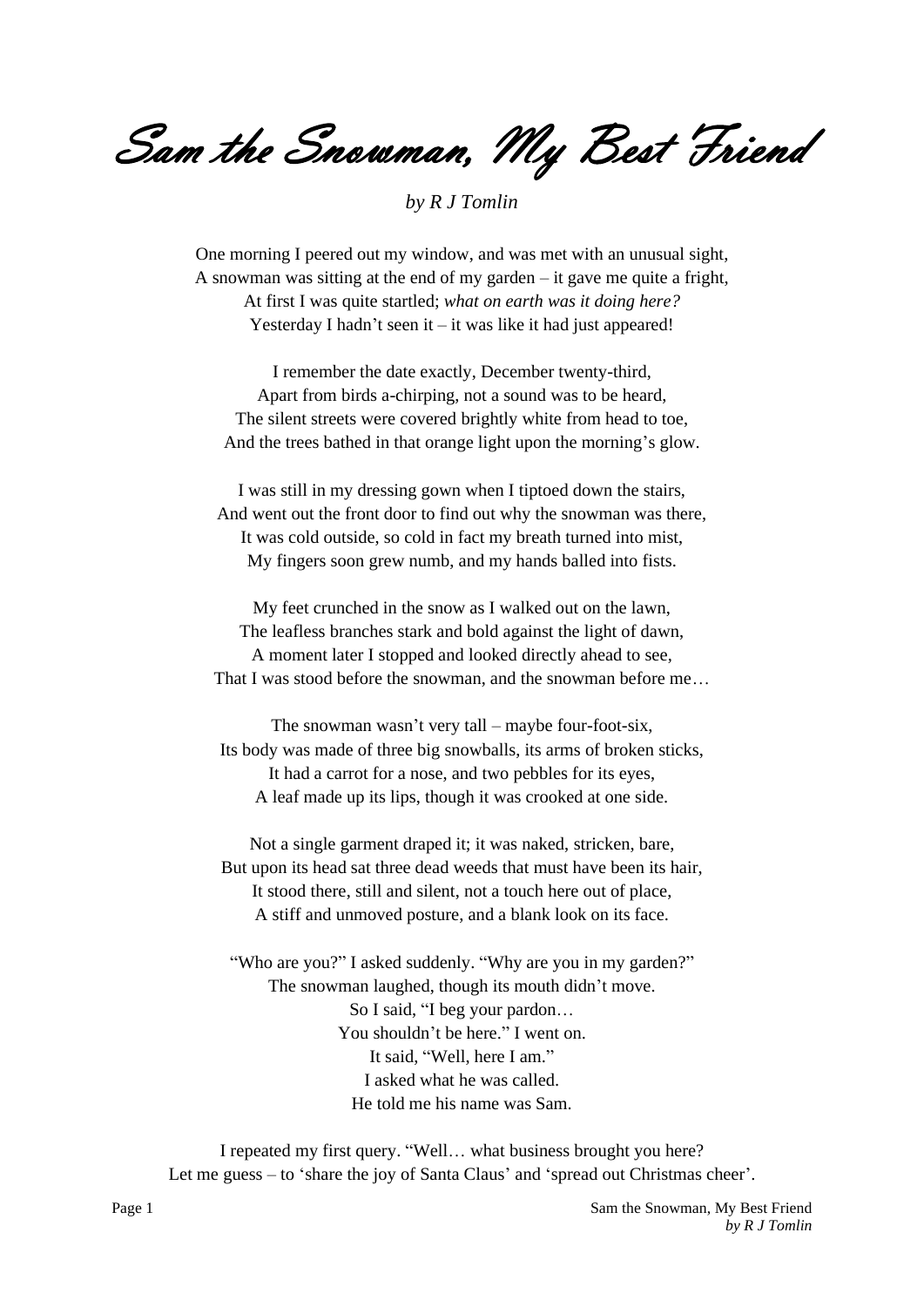Well, it's a little early for that – you see, tomorrow's Christmas Eve. You'll have to come back then, so as for now you'll have to leave..."

"Oh dear," he said again to me, "that really is quite rude."

"Well, you've got no ruddy clothes on!" I cried. "You're standing in the nude! You just appeared from thin air; you weren't here last night... Turning up to somewhere unannounced isn't alright… *alright*?!"

"You've got me there, old chap!" he said. "Guess I caught you by surprise. But just let me explain…" he said.

"Mhmmm…" I rolled my eyes.

"I apologise for my appearance – standing naked in the fray. I was just, well, passing through… I swear I don't intend to stay. I just wanted a friend to spend time with on this fine winter's day. Is that alright with you?" he asked.

"I guess…" I shrugged. "…Ok."

"First thing's first, I'm freezing," he said, "can you get me something to wear?"

"What?!" I said. "You're a snowman!"

"Well, that isn't very fair…"

"I can't believe you…" I retorted. "A cold snowman? What in the heck…" And so I marched inside and fetched him a scarf, which I wrapped around his neck.

"Oh that's slightly better…" he said.

I sighed. "What, you're still cold?"

"But for these wisps of hay…" he said, "my head is bare and bald."

"Ok, calm down, Sammy. I'll be back in a minute." I said. And went inside to get him a hat, which I put on his head.

When he finally did warm up, me and him, we talked, We went in circles around the garden – well, he rolled whilst I walked, After breakfast I got dressed and went out to play some more, Sam watched me roll around and make snow angels on the floor.

Before I knew it we were throwing snowballs in the street, But we couldn't do much running; Sam the Snowman had no feet.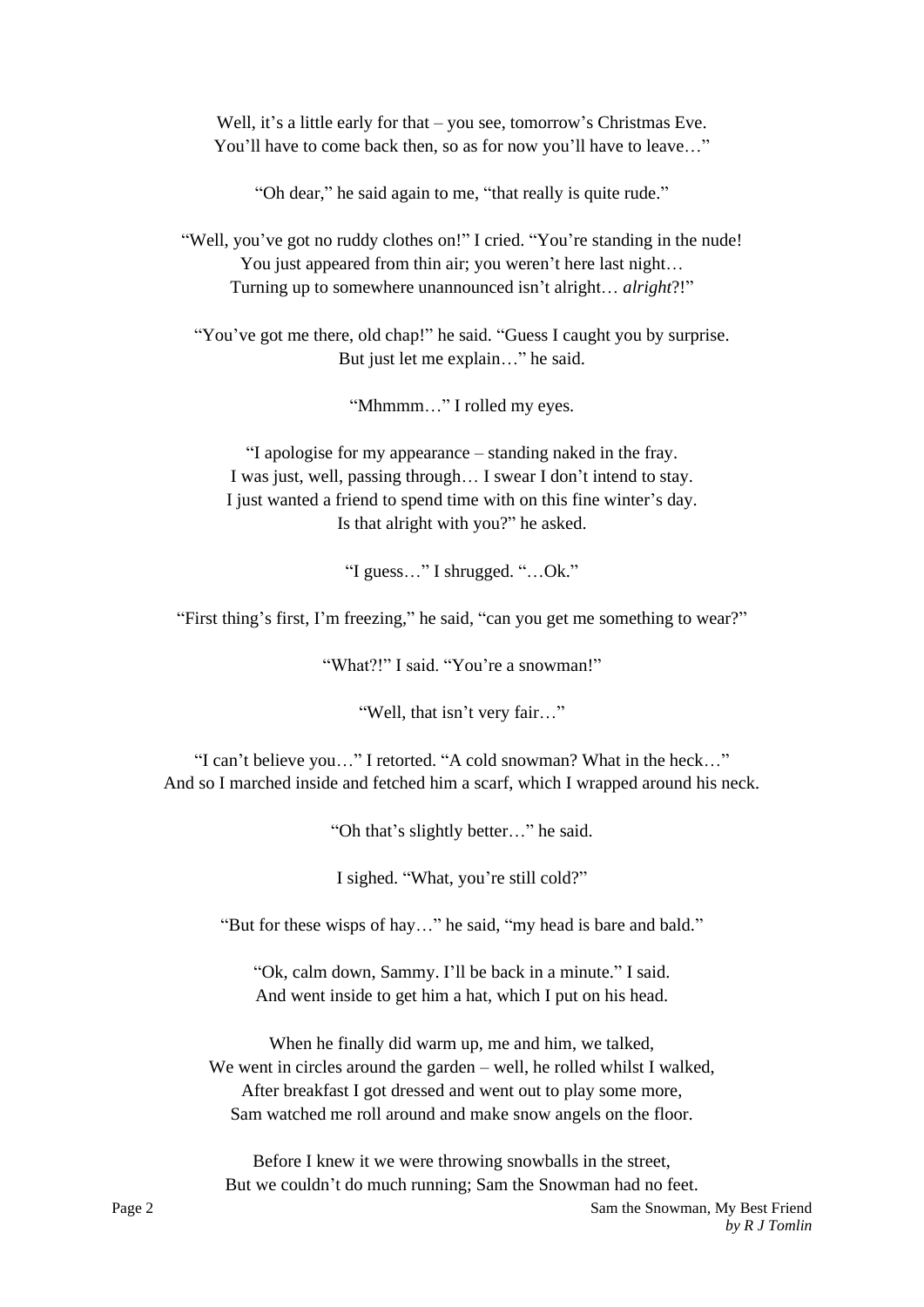At lunch Mum brought out hot chocolate, and though Sam said how good it smelt, He said he couldn't have any, as it would make him… suffer from stomach cramp because he was lactose intolerant.

> Sam the Snowman knew how to juggle, he could solve a Rubik's cube, He knew the name of every station on the London Tube, He told me stories of all the things he'd done, the places he had been, All the countries that he'd visited, the things that he had seen.

He'd cycled through Alaska, he'd seen the Northern Lights, He said without a doubt it was one of the most incredible sights, I asked his favourite Christmas film, he said that it was *Elf*, And he said he always hogs the pigs in blankets to himself.

He'd been sledging with Santa, and ice-skating with Mrs. Claus, He'd even aided inside their workshop, helping them pick out their toys, He'd spent nights with all the elves, singing songs and drinking beer, And even been on holiday with all of the reindeer:

He'd watched comets with Comet, and he'd danced the waltz with Dancer, He'd been skiing with Dasher, and been snowboarding with Prancer, He says Cupid's quite stupid, and the clever clogs is Vixen, He'd sat and watched thunder with Dunder, and had pork schnitzels with Blitzen.

Soon evening drew near, the sun began to fall, I watched the sky grow purple-pink as I perched on the garden wall, Mum called me in for tea – she said, "Playing time is done!" "But *Mum*!" I whined. "*Please*! I'm having so much fun!"

"Come in!" she called again to me. "Your dinner's getting cold! And while you live under my roof… *you'll do as you are told!*"

Sam the Snowman had been such a surprise, I didn't want the day to end, Although I'd only just met him… he was probably my best friend.

As darkness fell, I stood back up and walked across the lawn, "Goodnight, Sam," I said to him, "I'll see you in the morn." I gave him a pat on the shoulder, before heading inside, I ate my tea, watched some TV, and laid down for the night…

The next day was quite different, I woke up quite late, Christmas Eve had rolled around, December twenty-fourth the date, I threw myself out of bed, brushed my teeth and washed my hair, But when I looked out the front door, Sam the Snowman… he wasn't there.